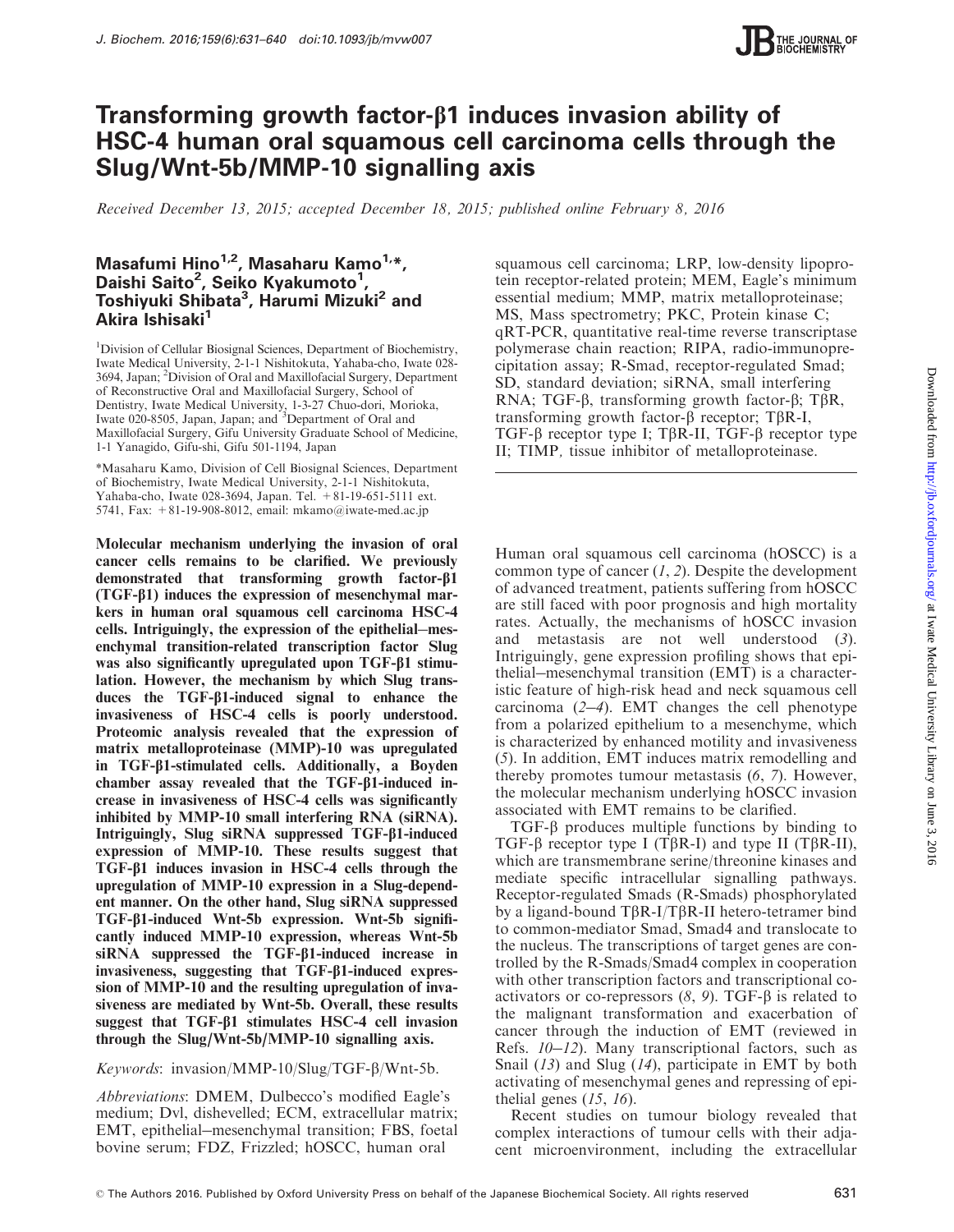matrix (ECM), are necessary for various mechanisms involved in tumour development and progression (reviewed in Ref. [17](#page-8-0)). Thus, the interaction between tumour cells and the ECM controls most aspects of tumourigenicity, including EMT and subsequent tumour cell invasion. Several matrix metalloproteinases (MMPs), including MMP-2 and MMP-9, also play a role in tumour invasion and metastasis ( $18-20$  $18-20$  $18-20$ ). In addition, TGF- $\beta$  promotes tumour invasion by stimulating the expression of proteases that digest ECM components. Several types of MMPs are upregulated by TGF- $\beta$  stimulation, such as MMP-1, -3, -9 and -10 ([21](#page-8-0), [22](#page-8-0)). MMP-10 (EC3.4.24.22), also known as stromlysin-2, targets a broad range of ECM proteins, including collagen type IV, gelatin, elastin, fibronectin, laminin and proteoglucan, as well as proMMP-1, -7, -8, -9 and -13 ([23](#page-8-0)). In particular, ectopic overexpression of MMP-10 induces invasion of hOSCC cells ([24](#page-8-0)).

The Wnt signalling pathway is important for cell development and cancer ([25](#page-8-0), [26](#page-8-0)). The Wnt family of glycoproteins consists of 19 Wnt ligands in humans ([27](#page-8-0)). Wnt ligands bind to membrane-bound receptors, including 10 types of Frizzled (FDZ) receptors, low-density lipoprotein receptor-related protein (LRP) 5/6 and atypical receptor tyrosine kinases (RTKs)-PKT7, ROR2, and RYK ([28](#page-8-0), [29](#page-8-0)). Wnt signalling can roughly be divided into two pathways: the  $\beta$ -catenin dependent 'canonical' and the  $\beta$ catenin independent 'non-canonical' pathway ([30](#page-8-0)). In canonical signalling, binding of Wnt ligands to both an FDZ receptor and co-receptor (LRP5/6) induces the stabilization of cytosolic β-catenin leading to an augmentation of  $\beta$ -catenin in the cytosol. The cytosolic  $\beta$ -catenin is translocated to the nucleus. Then, the b-catenin binds to T-cell factor/lymphoid enhancer-binding factor and activates target gene transcription. The disruption of Ecadherin-mediated adherens junctions induced by EMT also promotes the translocation of  $\beta$ -catenin from the cell membrane to the cytoplasm. The cytosolic  $\beta$ -catenin allows to enter the nucleus and activates the gene expres-sions through the canonical Wnt signalling pathway ([31](#page-8-0),  $32$ ). Therefore, the activation of Wnt/ $\beta$ -catenin is essential for EMT  $(33, 34)$  $(33, 34)$  $(33, 34)$  $(33, 34)$  $(33, 34)$ .  $\beta$ -catenin is predominantly localized in the nucleus at the invasive front of hOSCC cells through Wnt-3 signal ([35](#page-8-0)). On the other hand, other types of Wnt ligands bind to their respective receptors and elicit cellular responses. Wnt-5a ([36](#page-8-0)) and b ([24](#page-8-0)) are the ligands for the activation of the non-canonical signalling pathway. Wnt-5a signalling is stimulated by TGF- $\beta$  and regulates ECM production in airway smooth muscle cells ([36](#page-8-0)). This signalling pathway consists of the  $Ca<sup>2+</sup>$ -dependent signalling and planar cell polarity pathways. In the  $Ca^{2+}$  pathway,  $Ca^{2+}$ -dependent molecules such as calcineurin,  $Ca^{2+}/cal$ calmodulin-dependent protein kinase II and Protein kinase C (PKC) are activated. The planar cell polarity pathway involves the activation of small Rho-GTPases and c-Jun N-terminal kinases or the Rho-kinase signalling ([28](#page-8-0), [37](#page-9-0)). Intriguingly, Deraz et al. previously reported that Wnt-5b promotes the upregulation of MMP-10 in hOSCC ([24](#page-8-0)).

We previously demonstrated that  $TGF- $\beta$ 1 promotes$ the EMT of hOSCC cells ([38](#page-9-0)). More specifically, TGF- $\beta$ 1 upregulates the expression levels of mesenchymal

markers, such as N-cadherin, vimentin and integrin  $\alpha$ 3 $\beta$ 1-targeted proteins, and also enhances cell migratory activity in HSC-4, a hOSCC cell line. Intriguingly, the expression level of the EMT-related transcription factor Slug was also significantly upregulated upon TGF- $\beta$ 1 stimulation, suggesting that Slug may control the EMT of HSC-4 cells stimulated with TGF- $\beta$ 1. However, it remains to be clarified how Slug, the different Wnt family members and MMPs cooperate in the transduction of TGF-b-induced signals to stimulate the invasion ability of hOSCC cells. In this article, we discuss the functional relationship between Slug, MMP-10 and Wnt-5b with regard to the upregulation of HSC-4 cellular invasion in response to  $TGF- $\beta$  stimulation.$ 

## Materials and Methods

### **Materials**

Cultured cell lines were obtained from the Human Science Resource Cell Bank (Osaka, Japan). Recombinant human TGF-b1 was purchased from PEPROTECH (Rocky Hill, NJ, USA). Dvl-PDZ Domain Inhibitor II, which disrupts FZD-dishevelled (Dvl) interactions in Wnt signalling, was also purchased from Merck-Millipore. Human recombinant DKK1 protein, which inhibits non-canonical Wnt signalling by preventing LRP5/6 interaction with Wnt, was provided by ATGen (Seongnam-si, South Korea). Recombinant human Wnt-5b was purchased from R&D systems (Minneapolis, MN, USA). Protease inhibitor cocktail for use with mammalian cell and tissue extracts and phosphatase inhibitor cocktail 1 and 2 were purchased from Sigma-Aldrich (St. Louis, MO, USA). All other reagents were analytical grade.

### Cell culture

All cell lines were grown at  $37^{\circ}$ C and  $5\%$  CO<sub>2</sub>. Human HSC-2 and HSC-4 squamous cell carcinoma cells were cultured in Eagle's minimum essential medium (MEM; Sigma-Aldrich) supplemented with 10% foetal bovine serum (FBS; Gibco BRL, Rockville, MD, USA). HSC-3 cells were cultured in Dulbecco's modified Eagle's medium (DMEM; Gibco BRI) containing 10% FBS. SAS cells were cultured in PRIM1640 medium (Gibco BRL) supplemented with 10% FBS. The culture medium was removed and replaced with serum-free medium 24 h prior to TGF- $\beta$ 1 stimulation. In the experiments pertaining to the production of secreted proteins, such as MMP-10 and Wnt-5b,  $4 \times 10^5$  cells (HSC-4) were cultured in six-well plates for 48 or 72 h with 3.0 ml serum-free medium, containing 10 ng/ml TGF- $\beta$ 1. A fraction of the conditioned medium (500  $\mu$ l) was harvested and then concentrated by ultrafiltration using Microcon-10 filters (cutoff,  $10 \text{ kDa}$ ; Merck) to a volume of  $20 \mu$ l. An equal volume of sample buffer (Laemmli  $2 \times$  concentrate; Sigma-Aldrich) was added to the concentrated medium and the samples were separated by SDS-PAGE. Based on our previous work  $(38)$  $(38)$  $(38)$ , we compared the expression of ECM proteins in conditioned medium for an equal number of cells, without detection of a loading control [\(Figs 1](#page-3-0)C and [2](#page-3-0)B).

### Mass spectrometry analysis

SDS-PAGE was carried out on a 10-20% acrylamide gradient gel (ATTO Co., Tokyo, Japan). Protein bands were stained with silver stain (Ez Stain silver, ATTO). Digestion of proteins in the gel pieces was carried out according to a previously described method ([38](#page-9-0)). The peptides were eluted with a gradient of 10-65% acetonitrile in 0.1% formic acid by capillary HPLC (Agilent 1100 System; Agilent). Mass spectrometry (MS) was carried out on an HCT ultra si (Bruker Daltonics, Bremen, Germany), according to the manufacturer's instructions. Protein sequence database searches were performed with Mascot (Matrix Science, Boston, MA, USA) using the MS/MS peptide ions.

### Quantitative real-time reverse transcriptase polymerase chain reaction

For total RNA preparation,  $1 \times 10^5$  cells were cultured in 24-well tissue culture plates. Total RNA was isolated using the ISOGEN reagent (Nippon Gene, Toyama, Japan) according to the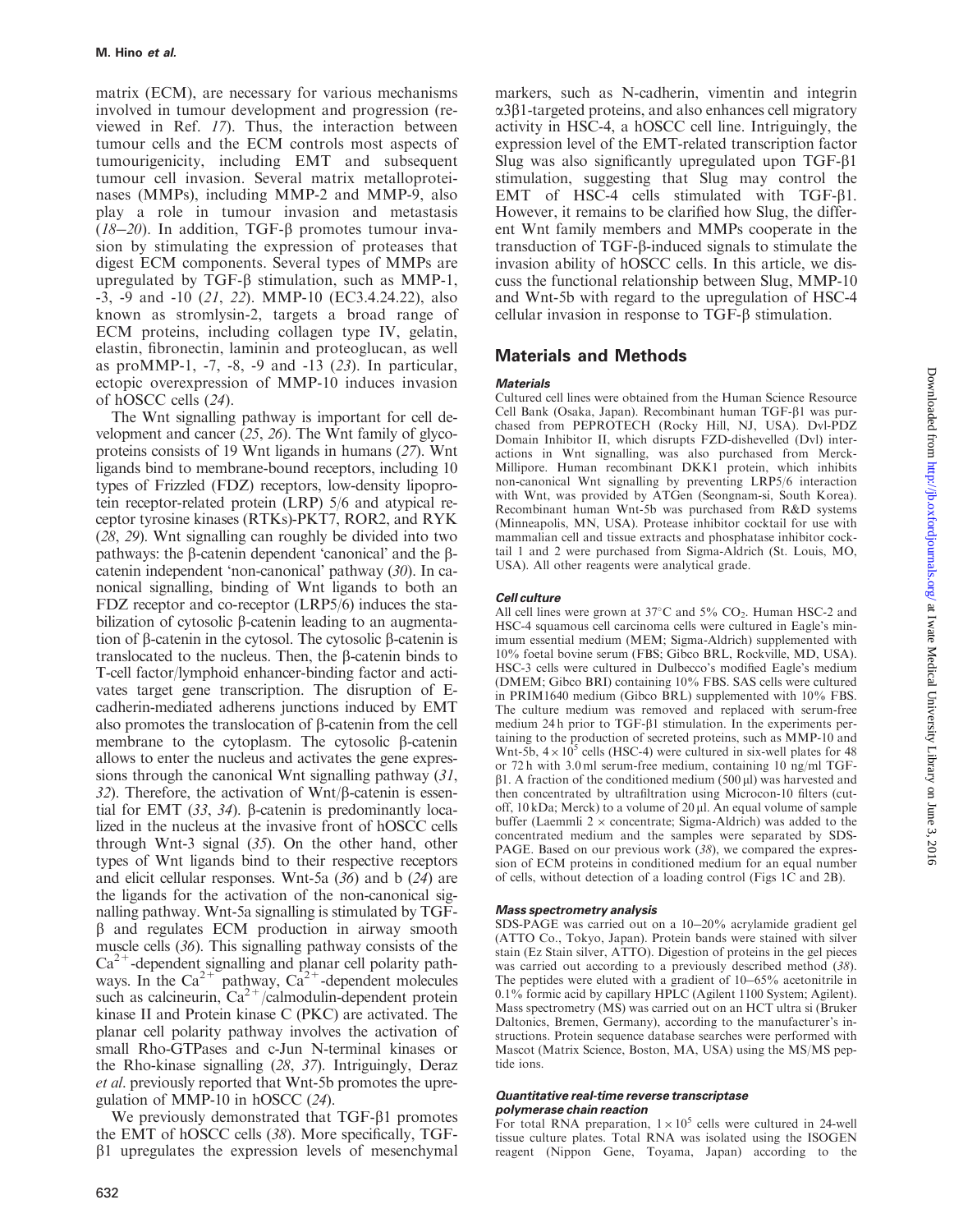manufacturer's instructions. The first-strand cDNA was prepared from  $4\mu$ g of total RNA using the poly-A primer provided in the RT-PCR System Kit (Takara Bio Inc., Shiga, Japan). Quantitative real-time reverse transcriptase polymerase chain reaction (qRT-PCR) was performed on a Thermal Cycler Dice Real Time System (Takara Bio) using SYBR Premix Ex Taq II (Takara Bio) with genespecific primers (listed in [Table I\)](#page-4-0). The mRNA expression levels of the target genes were normalized to those of the endogenous reference gene b-actin and are shown in terms of fold increase or decrease relative to the level of the control sample.

#### Western blot analysis

A total of  $5 \times 10^5$  cells were lysed in RIPA (radio-immunoprecipitation assay) buffer (50 mM Tris-HCl pH 7.2, 150 mM NaCl, 1% NP-40,  $0.5\%$  sodium deoxycholate and  $0.1\%$  SDS) containing protease and phosphatase inhibitors (Sigma-Aldrich). The protein content of the samples was measured using bicinchoninic acid reagent (Pierce, Rockford, IL, USA). To examine marker proteins in cell lysate,  $4 \times 10^5$  cells were cultured in a six-well plate in serum-free MEM with or without 10 ng/ml TGF-b1 for the indicated times. The cells were dissolved in SDS sample buffer containing protease and phosphatase inhibitors (Sigma-Aldrich). Acrylamide gels of 12.5% (ATTO  $\dot{Co}$ ) were used for protein separation via SDS-PAGE, and the proteins were subsequently transferred onto polyvinylidene difluoride membranes (Millipore, Bedford, MA, USA). The membranes were probed with the following primary antibodies: anti-MMP-10 mouse (LA-12) and anti-MMP-10 goat (I-18) antibody [\(Figs 1](#page-3-0)C, [2B](#page-3-0), and [3B](#page-4-0)) (Santa Cruz Biotechnology, Santa Cruz, CA, USA), and anti-Wnt-5b rabbit antibody (ab124818; Abcam, Cambridge, UK) ([Fig. 5B](#page-6-0)). The volume of medium used in the analysis was determined by the corresponding amount of protein in cell lysate. The levels of  $\beta$ -actin in cell lysates were monitored as a loading control. Anti-b-actin mouse antibody (clone C4; Santa Cruz) was used in the experiments ([Figs 3](#page-4-0)B and [5B](#page-6-0)). All blots were incubated with alkaline phosphatase-conjugated secondary antibody and signals were detected using an alkaline phosphatase substrate kit (BCIP/NBT Substrate Kit; Vector Laboratories Inc., Burlingame, CA, USA).

### Suppression of gene expression by small interfering RNA

The sense sequence of human Slug small interfering RNA (siRNA) (MISSION siRNA; Sigma-Aldrich) was previously described ([38](#page-9-0)).<br>The siRNAs of MMP-10 (Stealth<sup>TM</sup> RNAi, MMP10HSS106682) and Wnt5b (Stealth<sup>TM</sup> RNAi, WNT5BHSS129775) were purchased from Life Technologies (Carlsbad, CA). Logarithmically growing cells were seeded at a density of  $1 \times 10^5$  cells per well in a 24-well tissue culture plate and transfected with 10 nM siRNA using Lipofectamine RNAiMAX (Life Technologies) according to the manufacturer's instructions. Forty-eight hours after transfection, cells were stimulated using  $10 \text{ ng/ml}$  TGF- $\beta$ 1 and subsequently used for qRT-PCR analysis of gene expression or in an invasion assay as described below. Stealth<sup>TM</sup> RNAi Negative Control Low GC Duplex (Life Technologies) was used as a negative control. Suppression of gene expression by siRNA was evaluated by qRT-PCR and western blotting analyses for the targeted molecules.

### Cell invasion assay with a Boyden chamber

Polycarbonate membranes coated with Matrigel were used as the insert of the Boyden chamber for invasion assays (Corning Inc., Corning, NY, USA). First, the cells were transfected with siRNA as described above. Then, they were treated with  $10 \text{ ng/ml TGF-}\beta1$  under serum-free conditions for 72 h. Subsequently, the cells were plated in the upper compartment of a Boyden chamber apparatus at a density of  $1 \times 10^5$  cells in serum-free medium with or without inhibitor. Cells were allowed to migrate into medium containing 10% FBS in the lower chamber for 24 h at 37°C. Following the 24-h incubation, the filter was fixed in 4% paraformaldehyde and stained with haematoxylin (Wako Pure Chem. Ind., Osaka, Japan) for 16 h. Cells that had migrated onto the lower side of the membrane were counted. The values are averages of experiments conducted in triplicate.

### Statistical analysis

At least three independent replicates were performed for all experiments. The results are expressed as the mean  $\pm$  standard deviation (SD). Data were analysed using the unpaired Student's t-test. In all statistical analyses, a  $\ddot{P}$  value < 0.05 was considered statistically significant, and all P values are two-sided.

### **Results**

## $TGF- $\beta$ 1 upregulates MMP-10 expression in HSC-4 cells$

We examined which proteins are involved in cell invasion by performing a proteomic analysis on the conditioned media from HSC-4 cells stimulated with TGF-b1 [\(Fig. 1A](#page-3-0) and B). We found that MMP-1 and -10 were highly expressed in conditioned media upon  $TGF- $\beta$ 1 stimulation, as compared with that in$ the control media. The increase in MMP-10 protein expression induced by TGF- $\beta$ 1 stimulation was confirmed by western blotting [\(Fig. 1](#page-3-0)C). MMP-10 was of particular interest because this protease digests type IV collagen, an important constituent of the basal membrane that blocks tumour cell invasion into the fibrous tissue under the epithelial tissue, and activates other MMPs ([23](#page-8-0)). We confirmed the increase in MMP-10 expression upon stimulation with  $TGF- $\beta$ 1$ at the mRNA level in HSC-4 cells via qRT-PCR analysis ([Fig. 1](#page-3-0)D). HSC-4 cells show a strong upregulation in MMP-10 expression in response to  $TGF- $\beta$ 1 stimu$ lation, whereas other hOSCC cells, including HSC-2, HSC-3 and SAS cells, did not ([Fig. 1D](#page-3-0)).

## $TGF-\beta$ 1 promotes invasion ability of HSC-4 cells through expression of MMP-10

To understand whether MMP-10 expression affects the invasiveness of HSC-4 cells, we used siRNA to knockdown MMP-10. First, we confirmed that MMP-10 siRNA indeed reduced MMP-10 expression at the mRNA level, using qRT-PCR [\(Fig. 2A](#page-3-0)), and at the protein level, via western blot analysis [\(Fig. 2B](#page-3-0)). Intriguingly, MMP-10 siRNA inhibited the TGF- $\beta$ 1induced increase in HSC-4 invasion ability [\(Fig. 2](#page-3-0)C). These results suggest that the TGF- $\beta$ 1-induced increase in invasion ability of HSC-4 cells is mediated by MMP-10 expression.

## TGF- $\beta$ 1 upregulates MMP-10 expression in a Slug-dependent manner

We next examined whether Slug affected the TGF- $\beta$ 1induced expression of MMP-10 and the invasion ability of HSC-4 cells. Therefore, we downregulated Slug using siRNA, which was previously demonstrated to downregulate the expression of Slug in HSC-4 cells at both the mRNA and protein level ([38](#page-9-0)). We also confirmed the efficient downregulation of Slug in this study (data not shown). The TGF- $\beta$ 1-induced expression of MMP-10 was significantly downregulated in HSC-4 cells by administration of Slug siRNA as compared with that of control siRNA at the mRNA [\(Fig. 3](#page-4-0)A) and protein ([Fig. 3B](#page-4-0)) levels. Intriguingly, Slug siRNA significantly suppressed the  $TGF-\beta1$ induced invasion ability of HSC-4 cells, whereas control siRNA did not [\(Fig. 3C](#page-4-0)). These results indicate that TGF- $\beta$ 1 stimulates MMP-10 expression in HSC-4 cells in a Slug-dependent manner.

Taking into account our observations in [Figs 1](#page-3-0) and [2,](#page-3-0) we propose that Slug-dependent induction of MMP-10 expression by TGF- $\beta$ 1 plays an important role in the regulation of the invasion ability of HSC-4 cells.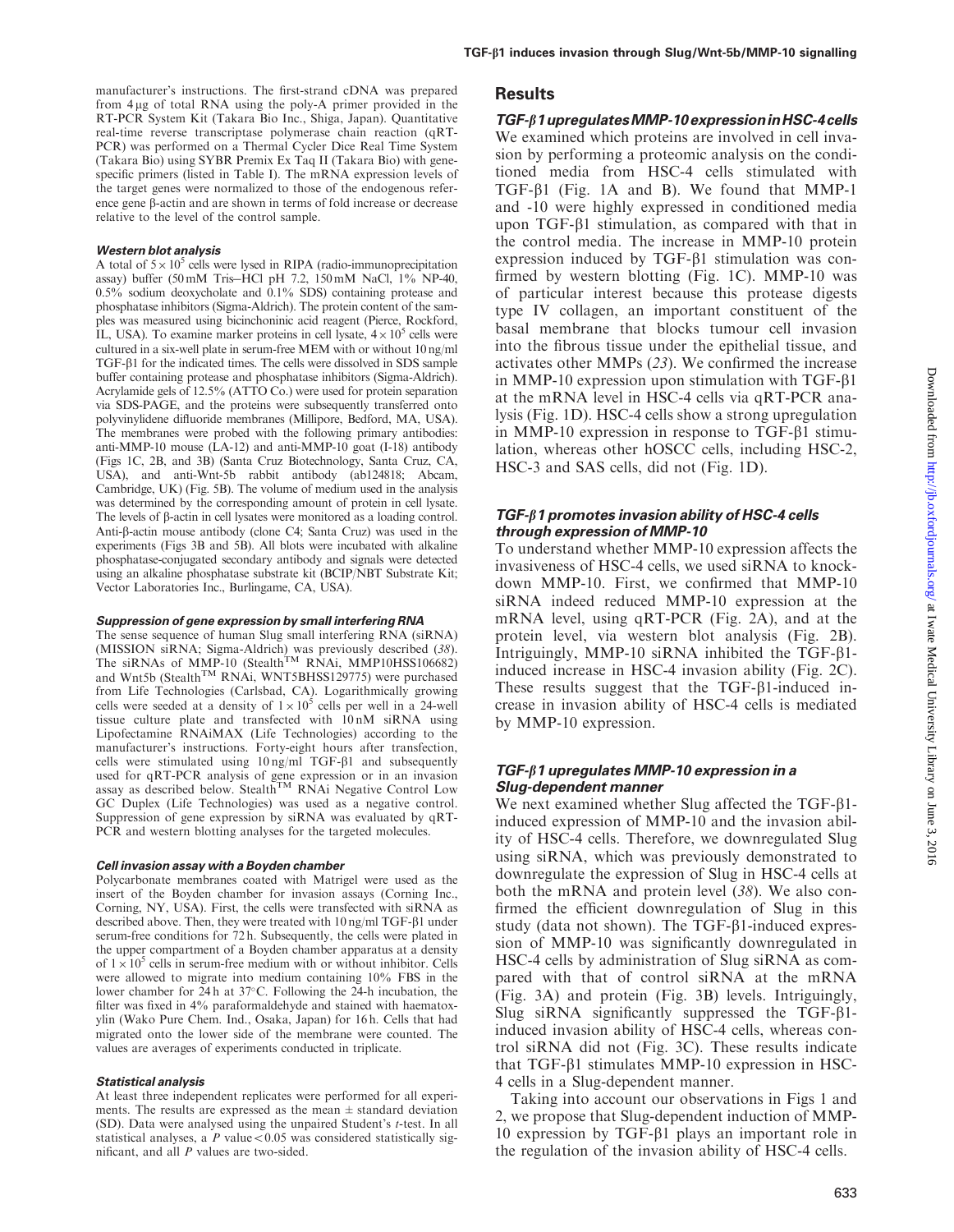<span id="page-3-0"></span>

Fig. 1 TGF-b1 induces expression of MMP-10 in HSC-4 cells. (A) HSC-4 cells were treated with 10 ng/ml TGF-b1. The secreted proteins, present in the culture medium, were separated via SDS-PAGE and analysed by LC-MS/MS. Proteomic analysis identified MMP-1 and MMP-10 (bands indicated by arrows) in the TGF-b1-stimulated cells. (B) The mass data were analysed using Mascot software against a protein database for protein identification. (C) The conditioned medium was also analysed by western blotting with anti-MMP-10 antibodies (LA-12 clone). (D) The expression of MMP-10 in four TGF-b-stimulated hOSCC cell lines was examined by qRT-PCR. The values have been normalized to the b-actin mRNA level. Data represent the mean  $\pm$  SD of three wells for each time point (\*P $\leq$ 0.05; \*\*P $\lt$ 0.01).



Fig. 2 TGF-b1 promotes invasion in HSC-4 cells through MMP-10 expression. (A) HSC-4 cells were transfected with MMP-10 siRNA (siMMP-10) or control siRNA (siControl). The expression of MMP-10 mRNA was examined by qRT-PCR. The values have been normalized to the β-actin mRNA levels. Data are represented as the mean  $\pm$  SD of three wells for each time point (\*P < 0.05; \*\*P < 0.01). (B) For the detection of MMP-10 protein, culture media were collected 72 h after TGF- $\beta$ 1 (10 ng/ml) stimulation, and then subjected to western blotting analysis. (C) First, the cells were transfected with control siRNA (black bars) or MMP-10 siRNA (grey bars). Then, the invasiveness of the cells was examined in a Boyden chamber assay. Data are represented as the mean  $\pm$  SD of three wells for each time point (\*P<0.05; \*\*P<0.01).

### TGF- $\beta$ 1-induced MMP-10 expression seems to be mediated through non-canonical Wnt signalling activated by Wnt-5b

In order to investigate whether TGF- $\beta$ 1 affects canonical or non-canonical Wnt signalling in HSC-4 cells, we evaluated the mRNA expression levels of different players in the canonical (Wnt-3a) and non-canonical

(Wnt-5a and -5b) pathway after  $TGF- $\beta$ 1 stimulation.$ TGF-b1 significantly upregulated Wnt-5b expression [\(Fig. 4](#page-5-0)A), but did not affect Wnt-3a ([Fig. 4B](#page-5-0)) and Wnt-5a [\(Fig. 4C](#page-5-0)) expression. In addition, a universal Wnt signal inhibitor, Dvl-PDZ domain inhibitor II, significantly suppressed the  $TGF- $\beta$ 1-induced expres$ sion of MMP-10 mRNA ([Fig. 4D](#page-5-0)). On the other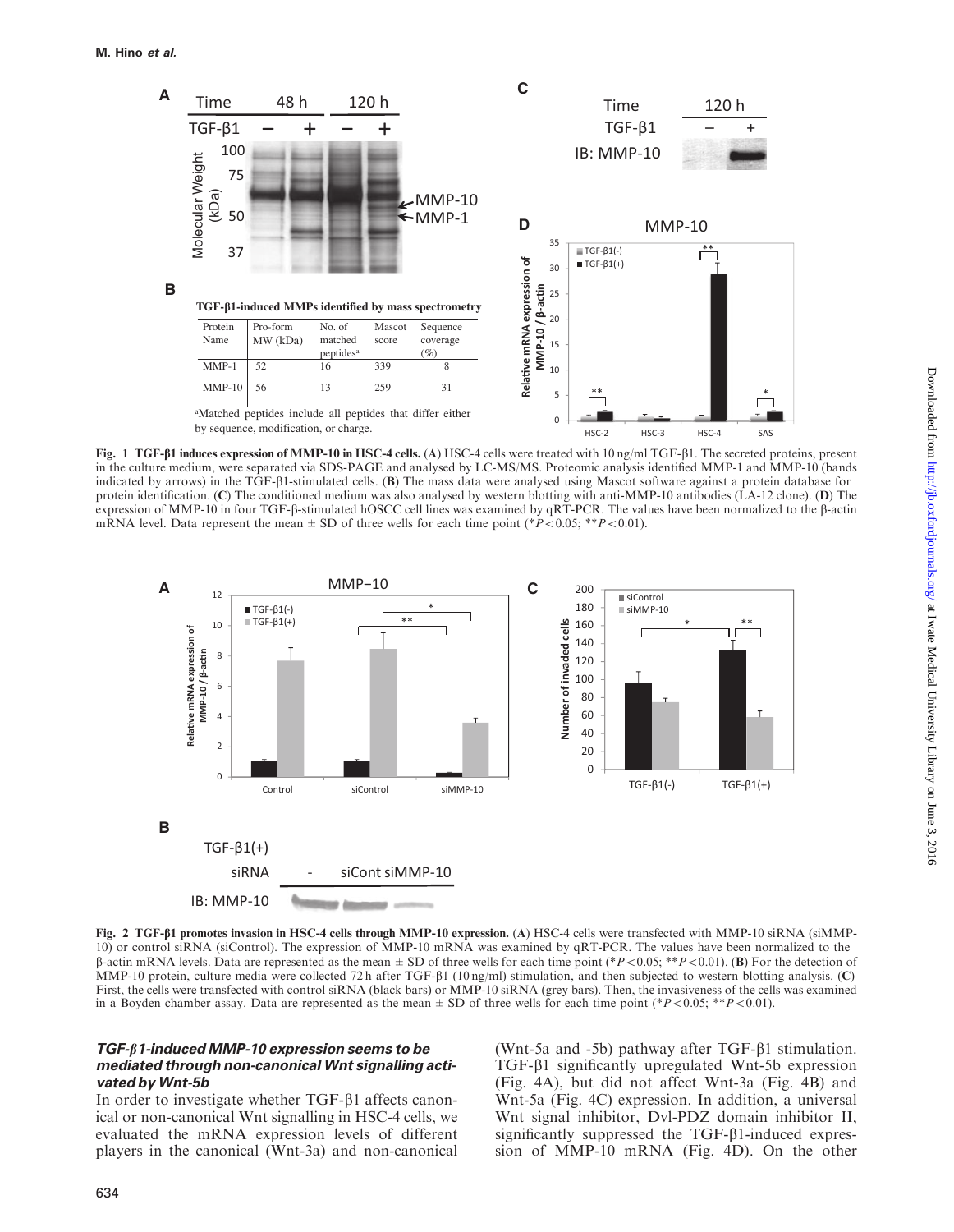| Target mRNA    | Oligonucleotide sequence $(5'-3')$ | Predicted size (bp) |
|----------------|------------------------------------|---------------------|
| $MMP-10$       | (F) CTGGACCTGGGCTTTATGGAGA         | 100                 |
|                | (R) AGTTCATGAGCAGCAACGAGGA         |                     |
| Slug           | (F) TGTTGCAGTGAGGGCAAGAA           | 158                 |
|                | (R) GACCCTGGTTGCTTCAAGGA           |                     |
| Wnt-3a         | (F) TCAGCCTCTGCCACTGTGAA           | 169                 |
|                | (R) GTTGGACAGTGGATATAGCAGCAT       |                     |
| Wnt-5a         | (F) TTACCACTGCAACTATTGCACCTC       | 146                 |
|                | (R) CACAATGAACCTTTAGTTTCCAACC      |                     |
| Wnt-5b         | (F) GGGTGCTCATGAACCTGCAA           | 71                  |
|                | (R) GCAGGCTACGTCTGCCATCTT          |                     |
| $\beta$ -Actin | (F) GGAGATTACTGCCCTGGCTCCTA        | 89                  |
|                | (R) GACTCATCGTACTCCTGCTTGCTG       |                     |



Fig. 3 TGF-b1 induces MMP-10 expression in a Slug-dependent manner. (A) HSC-4 cells were transfected with Slug siRNA (siSlug) or control siRNA (siControl). The expression of MMP-10 mRNA was examined by qRT-PCR. Data are represented as the mean  $\pm$  SD of three wells for each time point (\*\* $P<0.01$ ). (B) The protein expression levels of MMP-10 were determined by western blotting with anti-MMP-10 (LA-12) antibodies. B-actin in cell lysate was used as a loading control. (C) The invasiveness of HSC-4 cells was evaluated in a Boyden chamber assay after transfection with siSlug (light grey bars) or siControl (dark grey bars). After a 24-h incubation, the penetrated cells on the lower side of the membrane were stained by haematoxylin. Data are represented as the mean  $\pm$  SD of three wells for each time point (\*P $\lt 0.05$ ; \*\*P $\lt 0.01$ ).

hand, DKK-1 inhibitor, a protein that binds coreceptor LRP5/6 and specifically inhibits canonical Wnt signalling, did not affect the expression levels of MMP-10 in HSC-4 cells stimulated with  $TGF- $\beta$ 1$ ([Fig. 4](#page-5-0)E). We also confirmed that recombinant human Wnt-5b (rhWnt-5b) significantly upregulated the expression of MMP-10 in HSC-4 cells [\(Fig. 4](#page-5-0)F), as previously described ([24](#page-8-0)).

<span id="page-4-0"></span>Table I. Sequence of primers for qRT-PCR

These data suggest that non-canonical Wnt signalling, possibly activated by Wnt-5b, mediates the induction of MMP-10 expression by TGF- $\beta$ 1.

### TGF-b1 induces Wnt-5b expression through Slug, which increases the invasiveness of HSC-4 cells

The TGF- $\beta$ 1-induced expression of Wnt-5b was significantly downregulated by Slug siRNA in HSC-4 cells at both the mRNA ([Fig. 5](#page-6-0)A) and protein [\(Fig. 5](#page-6-0)B) levels. These results suggest that  $TGF- $\beta$ 1 in$ duces the expression of Wnt-5b in a Slug-dependent manner. In addition, HSC-4 cells in which Wnt-5b was downregulated by siWnt-5b ([Fig. 5](#page-6-0)C) exhibited a decrease in invasion ability in our Boyden chamber assay upon TGF- $\beta$ 1 treatment ([Fig. 5D](#page-6-0)).

### Time course of the mRNA expressions of Slug, Wnt-5b and MMP-10 after TGF- $\beta$ 1 stimulation in HSC-4 cells

We found that the time-dependent mRNA expressions of genes related to tumour invasion in the order of Slug, Wnt-5b and MMP-10 after  $TGF- $\beta$ 1 stimulation$ using with qRT-PCR [\(Fig. 6](#page-7-0)). Namely, at first, Slug expression level was significantly upregulated at 1.5 h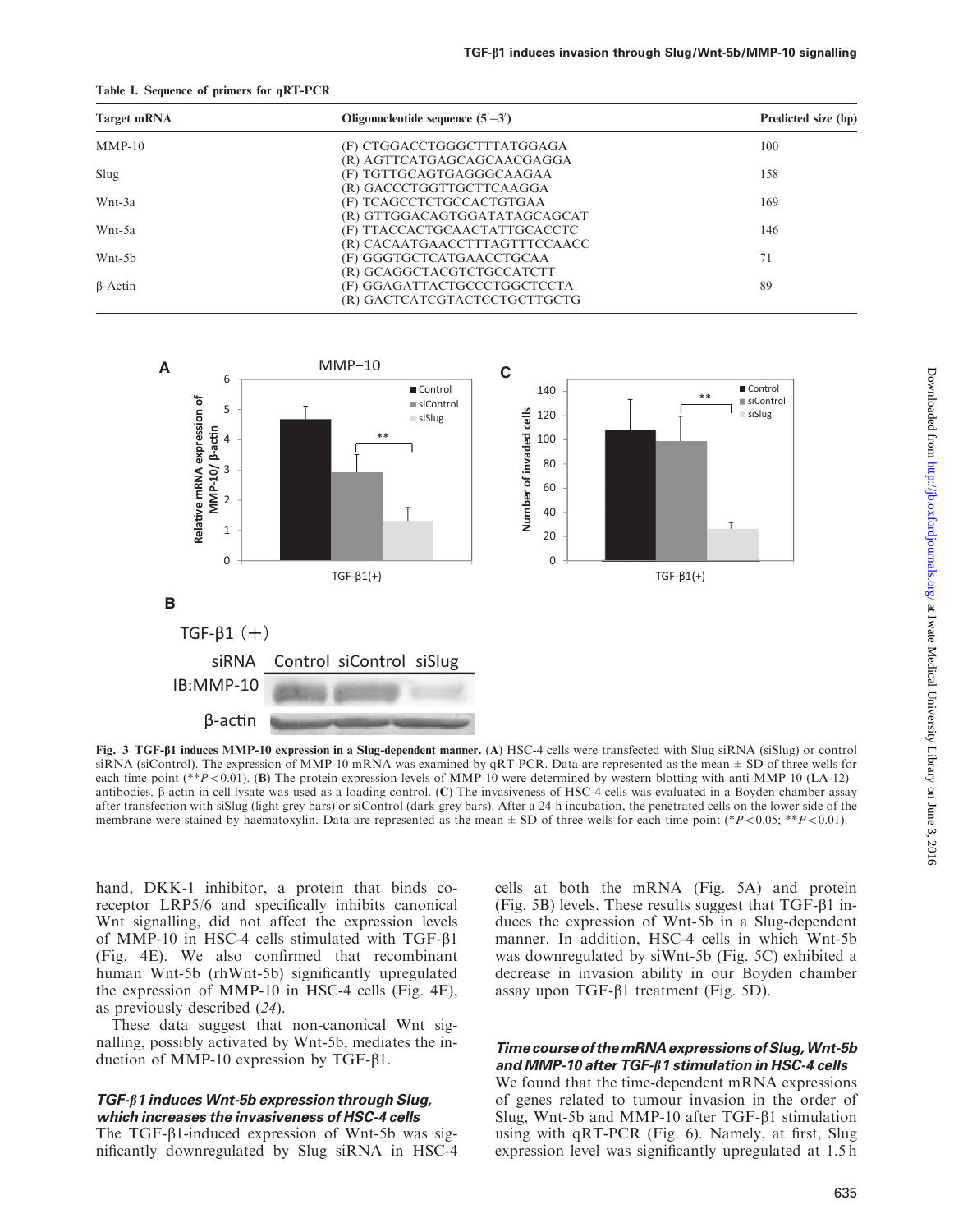<span id="page-5-0"></span>

Fig. 4 TGF-ß1-induced MMP-10 expression seems to be mediated through non-canonical Wnt signalling possibly activated by Wnt-5b. (A-C) HSC-4 cells with (grey bars) or without (black bars) stimulation with  $10 \text{ ng/ml TGF-}\beta1$  for 24 or 48 h in serum-free medium were analysed by  $qRT-PCR$ . The expression levels of (A) Wnt-5b, (B) Wnt-3a and (C) Wnt-5a were examined. Data are represented as the mean  $\pm$  SD of three wells for each time point (\*P < 0.05; \*\*P < 0.01). HSC-4 cells with or without a 48-h stimulation using 10 ng/ml TGF- $\beta$ 1 were treated with (D) Dvl-PDZ Domain Inhibitor II (10  $\mu$ M) or (E) DKK-1 (10  $\mu$ g/ml) 60 min prior to TGF- $\beta$ 1 treatment. The expression levels of MMP-10 were examined by qRT-PCR. Data are represented as the mean  $\pm$  SD of three wells for each time point (\*P < 0.05; \*\*P < 0.01). (F) HSC-4 cells were stimulated with 0, 50, or 100 ng/ml rhWnt-5b for 24 h in serum-free medium. The expression levels of MMP-10 were assessed by qRT-PCR. Data are represented as the mean  $\pm$  SD of three wells for each time point (\*P $<$ 0.05).

after TGF- $\beta$ 1 stimulation in HSC-4 cells [\(Fig. 6](#page-7-0)A). Secondly, the expression of Wnt-5b was significantly upregulated from 6 to 24 h after TGF- $\beta$ 1 stimulation ([Fig. 6B](#page-7-0)). Finally, MMP-10 was significantly upregulated from 24 to 48 h after  $TGF- $\beta$ 1 stimulation$ ([Fig. 6](#page-7-0)C).

## **Discussion**

Our data support a model in which the transcriptionrelated factor Slug induces Wnt-5b expression upon TGF-b1 stimulation (Figs 4A, [5](#page-6-0)B and [6](#page-7-0)). Wnt-5b in turn activates the non-canonical Wnt pathway in HSC-4 cells through autocrine and/or paracrine signalling, and subsequently upregulates MMP-10 expression (Figs 4 and [6\)](#page-7-0). In summary, we propose that the expression level of MMP-10 is increased by TGF- $\beta$ 1 treatment in HSC-4 cells through a Slug/Wnt-5b signalling axis. On the other hand, the invasiveness of HSC-4 cells was dependent on the expression level of MMP-10, as downregulation of MMP-10 clearly decreased invasion in HSC-4 cells ([Fig. 2C](#page-3-0)). In addition, Wnt-5b siRNA downregulated the TGF- $\beta$ 1induced invasion ability of HSC-4 cells [\(Fig. 5](#page-6-0)D), suggesting that TGF- $\beta$ 1 indirectly affects HSC-4 cell invasion through the expression of Wnt-5b and MMP-10. Thus, TGF- $\beta$ 1 stimulates the invasion ability of HSC-4 cells through the Slug/Wnt-5b/MMP-10 signalling axis.

Slug is an important transcription factor in EMT, as it regulates the expression of EMT-related genes ([14](#page-8-0), [39](#page-9-0)). We actually showed that Slug induced the expression of vimentin, but not of N-cadherin, during EMT in HSC-4 cells ([38](#page-9-0)). It has not been elucidated whether Slug regulates the expression of MMP-10 and Wnt-5b in hOSCC cells. In this article, we demonstrate for the first time that Slug stimulates the expression of both MMP-10 [\(Fig. 3](#page-4-0)A and B) and Wnt-5b [\(Fig. 5](#page-6-0)A and B) in HSC-4 cells.

There are a few reports that have shown the upregulation of Wnt-5b expression in tumour cells stimulated by TGF- $\beta$ 1, for example in human pituitary tumour cells ([40](#page-9-0)); however, the function of Wnt-5b in cancer remains poorly understood. In contrast, the function of Wnt-5a in cancer has been relatively well investigated (reviewed in Ref. [41](#page-9-0)). Several reports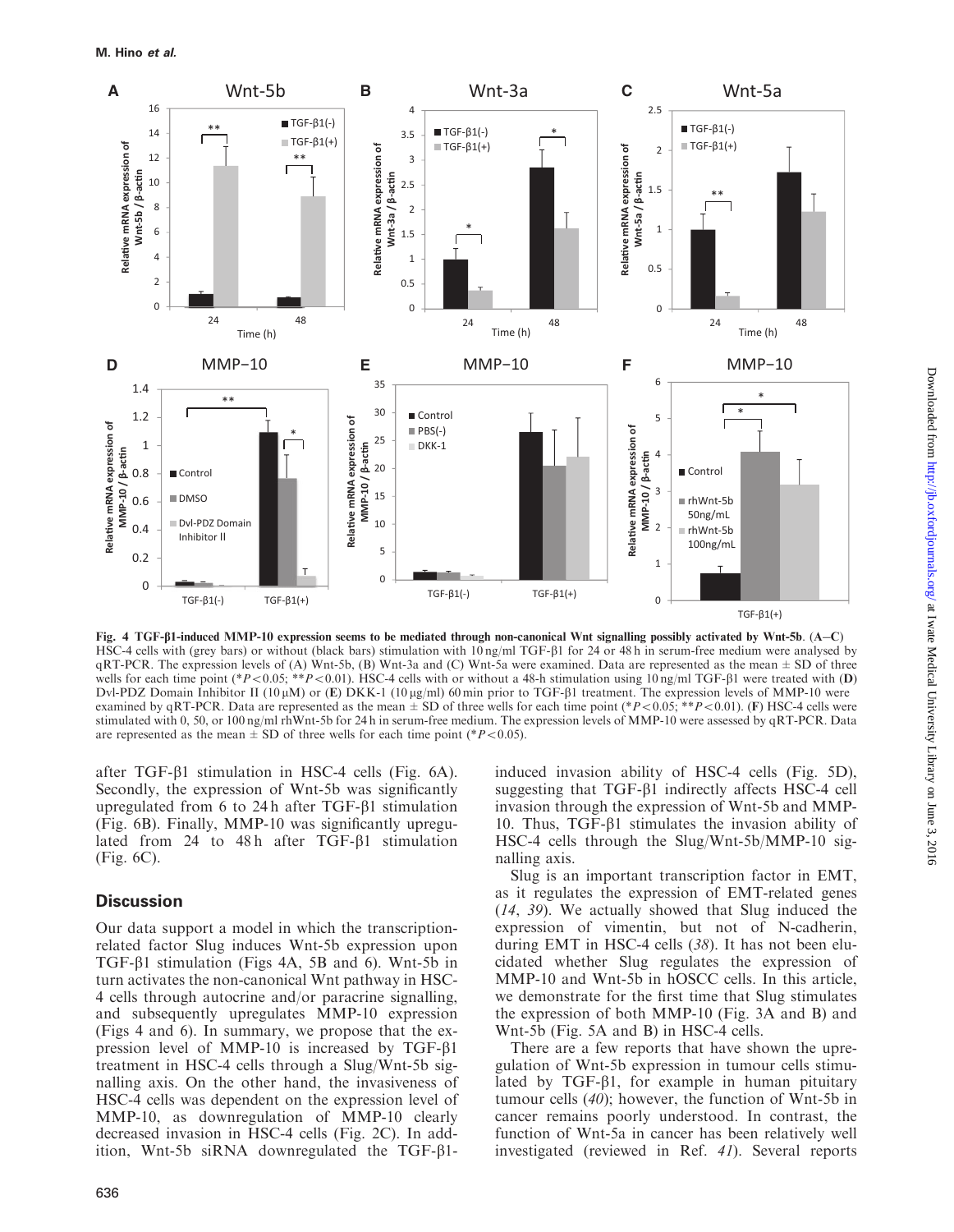<span id="page-6-0"></span>

Fig. 5 TGF-b1 increases the invasiveness of HSC-4 cells by induction of Wnt-5b expression through Slug. (A) HSC-4 cells were transfected with Slug siRNA (siSlug) or control siRNA (siControl). The expression of Wnt-5b mRNA was examined by qRT-PCR. Data are represented as the mean  $\pm$  SD of three wells for each time point (\*P<0.05; \*\*P<0.01). (B) HSC-4 cells were transfected with Slug siRNA (siSlug) or control siRNA (siC). The protein expression levels of Wnt-5b were determined by western blotting using anti-Wnt-5b (ab124818) antibodies. b-actin in cell lysate was used as a loading control. (C) The cells were transfected with Wnt-5b siRNA (siWnt-5b) or siControl and mRNA expression of Wnt-5b was examined by qRT-PCR. Data are represented as the mean  $\pm$  SD of three wells for each time point (\*\*P $\lt$ 0.01). (D) The invasiveness of HSC-4 cells transfected with siWnt-5b (light grey bars) or siControl (dark grey bars) was evaluated in a Boyden chamber assay. After 24 h of incubation, the penetrated cells on the lower side of the membrane were stained by haematoxylin. Data are represented as the mean  $\pm$  SD of three wells for each time point ( $P<0.05$ ).

correlate increased Wnt-5a expression with decreased patient survival and increased invasion ability in melanoma, gastric, ovarian and colorectal cancer ([41](#page-9-0), [42](#page-9-0)). In addition, Kumawat et al. ([36](#page-8-0)) reported that TGF- $\beta$ 1 induced the expression of Wnt-5a, but not Wnt-5b, in airway smooth muscle cells.

There are also a few reports that demonstrate the upregulation of MMP-10 expression during TGF- $\beta$ 1induced EMT  $(43, 44)$  $(43, 44)$  $(43, 44)$  $(43, 44)$  $(43, 44)$ . TGF- $\beta$ 1 plus EGF stimulation induces expression of MMP-10 and MMP-1 in HaCaT II-4 keratinocytes and promotes the invasion ability of cells growing on collagen type I gels ([43](#page-9-0)), presumably through enhanced collagen degradation. Another report showed that the expression of MMP-10 is upregulated by  $TGF-\beta$  through myocyte enhancer factor 2A in mouse and human mammary epithelial cells (NMuMG and MCF10A, respectively) ([44](#page-9-0)).

It was previously reported that MMP-10 induces tumour progression and invasion in cervical tumours  $(45)$  $(45)$  $(45)$  and in hOSCCs  $(46)$  $(46)$  $(46)$ . We compared the invasiveness of three cell lines derived from hOSCCs (HSC-2, HSC-4 and SAS) after  $TGF- $\beta$ 1 stimulation and found$ that TGF-b1 promoted the invasion in HSC-4 cells and SAS cells, but not in HSC-2 cells (data not shown). In addition, as shown in [Fig. 1D](#page-3-0), MMP-10

expression in HSC-4 cells was significantly induced by TGF-b1, whereas in HSC-2, HSC-3 and SAS cells, this was not the case. These results suggest that other factors besides MMP-10 also play important roles in the TGF-b1-induced increase in invasion in hOSCC cells.

As MMP-2 and MMP-9 are also involved in invasion and metastasis  $(18-20)$  $(18-20)$  $(18-20)$  $(18-20)$  $(18-20)$ , we evaluated expression of other MMPs besides MMP-1 and MMP-10 in HSC-4 cells. MMP-2 and MMP-9 expression levels were significantly upregulated 24 and 48 h after TGF- $\beta$ 1 stimulation [\(Supplementary Fig. S1A](http://jb.oxfordjournals.org/lookup/suppl/doi:10.1093/jb/mvw007/-/DC1) and [B\)](http://jb.oxfordjournals.org/lookup/suppl/doi:10.1093/jb/mvw007/-/DC1). Therefore, there is a possibility that MMP-2 and MMP-9 cooperatively promote invasion activity induced by MMP-10. However, MMP-14 expression levels were not changed in HSC-4 cells upon  $TGF- $\beta$ 1 treatment$ (data not shown). The roles of MMP-1, MMP-2 and MMP-9 in the invasion ability of  $TGF- $\beta$ 1-stmimulated$ HSC-4 cells should be elucidated in future studies.

The protein levels of MMP-10, as a secreted form in the medium used for HSC-4 cell culture and as a nonsecreted form in the cell lysates, were evaluated by western blot. TGF- $\beta$ 1 treatment induced a remarkable upregulation of MMP-10 protein expression and almost all protein was secreted into the medium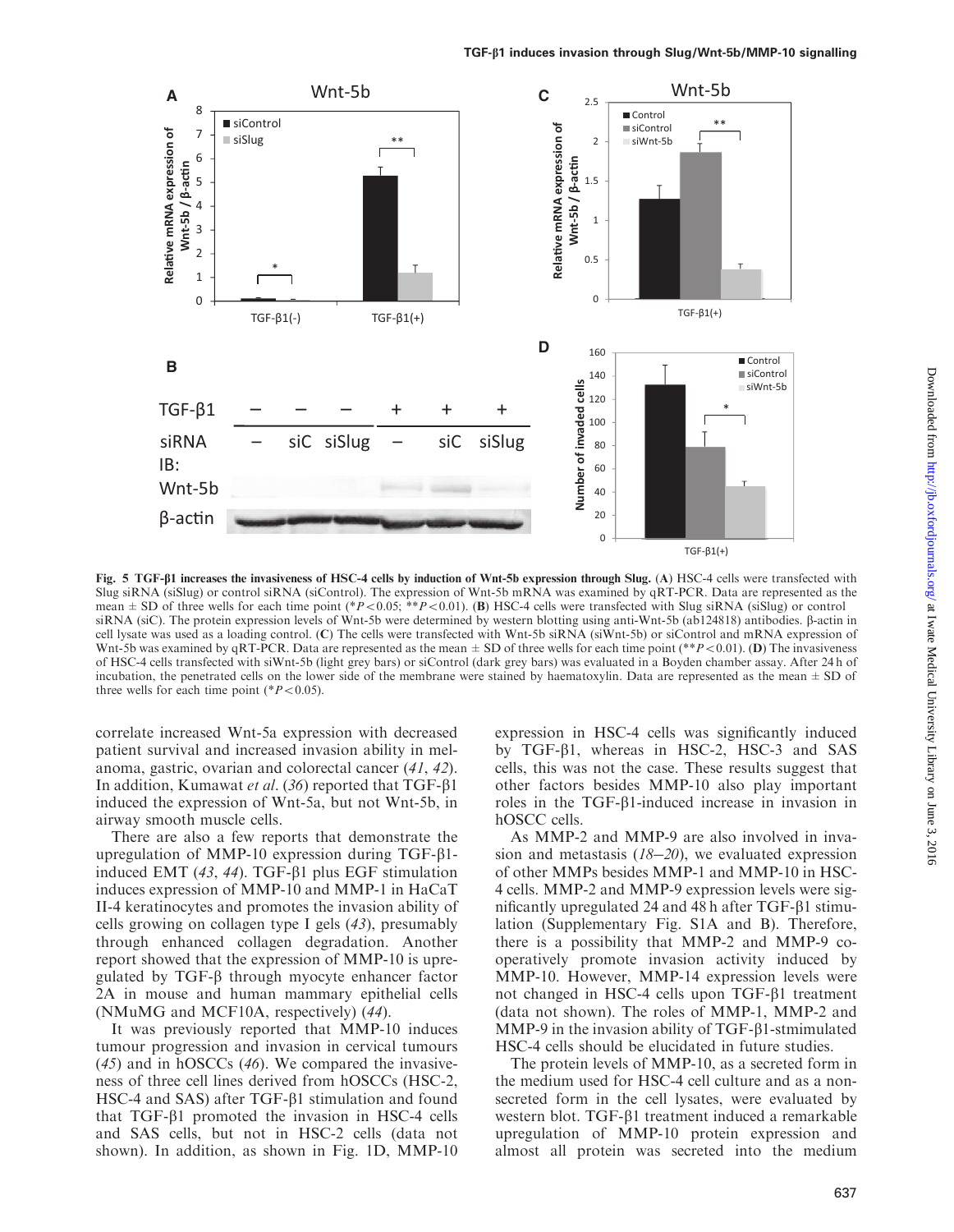<span id="page-7-0"></span>

Fig. 6 Time course of the expressions of Slug, Wnt-5b and MMP-10 after TGF- $\beta$ 1 stimulation in HSC-4 cells. HSC-4 cells with (grey bars) or without (black bars) stimulation with 10 ng/ml TGF-β1 for various periods up to 48 h in serum-free medium were analysed by qRT-PCR. The mRNA expression levels of (A) Slug, (B) Wnt-5b and (C) MMP-10 were examined and normalized to  $\beta$ -actin. Data are represented as the mean  $\pm$  SD of four wells for each time point (\* $P<0.05$ ; \*\* $P<0.01$ ).

([Supplementary Fig. S1C](http://jb.oxfordjournals.org/lookup/suppl/doi:10.1093/jb/mvw007/-/DC1)). MMP-1 protein levels were lower than that of MMP-10 [\(Fig. 1](#page-3-0)A), suggesting that MMP-10 is a major MMP in TGF- $\beta$ 1-stimulated HSC-4. Intriguingly, the expression levels of tissue inhibitor of metalloproteinase (TIMP)1 and TIMP2, two MMP inhibitors, were significantly downregulated 24 h after TGF- $\beta$ 1 stimulation (data not shown). This suggests that the TGF-b1-induced increase in invasion in HSC-4 cells is reciprocally controlled by the upregulation of MMPs and the downregulation of TIMPs.

Although it was previously suggested that increased MMP-10 expression in hOSCC depends on the pathologic processes and the invasion abilities of tumours ([46](#page-9-0)), our findings show that the invasion ability of the cells also depends on the expression level of MMP-10. A specific MMP-10 inhibitor could be valuable as a research tool and for clinical applications in hOSCC. However, to date, a specific and useful inhibitor of MMP-10 has not been developed. Our observations on the molecular mechanisms that regulate invasion in HSC-4 cells led to the identification of a Slug/Wnt-5b/MMP-10 signalling axis, which can aid in finding novel therapeutic molecular targets to inhibit invasion of cancer cells.

## Supplementary Data

[Supplementary data](http://jb.oxfordjournals.org/lookup/suppl/doi:10.1093/jb/mvw007/-/DC1) are available at *JB* Online.

### Funding

This study was supported in part by Grand-in-Aid for Scientific Research (Grant nos 26293426 to T.S., 22592076 to M.K., 26462823 to S.K. and 26670852 to A.I.) and by a Grant-in-Aid for the Strategic Medical Science Research Centre from the Ministry of Education, Culture, Sports, Science, and Technology of Japan, 2010-14.

### Conflict of Interest

None declared.

### **References**

- 1. Lambert, R., Sauvaget, C., de Camargo Cancela, M., and Sankaranarayanan, R. (2011) Epidemiology of cancer from the oral cavity and oropharynx. Eur. J. Gastroenterol. Hepatol. 23, 633-641
- 2. Graves, C.A., Abboodi, F.F., Tomar, S., Wells, J., and Pirisi, L. (2014) The translational significance of epithelial-mesenchymal transition in head and neck cancer. Clin. Transl. Med. 3, 60
- 3. Smith, A., Teknos, T.N., and Pan, Q. (2013) Epithelial to mesenchymal transition in head and neck squamous cell carcinoma. Oral. Oncol. 49, 287-292
- 4. Chung, C.H., Parker, J.S., Ely, K., Carter, J., Yi, Y., Murphy, B.A., Ang, K.K., El-Naggar, A.K., Zanation, A.M., Cmelak, A.J., Levy, S., Slebos, R.J., and Yarbrough, W.G. (2006) Gene expression profiles identify epithelial-to-mesenchymal transition and activation of nuclear factor-kappaB signaling as characteristics of a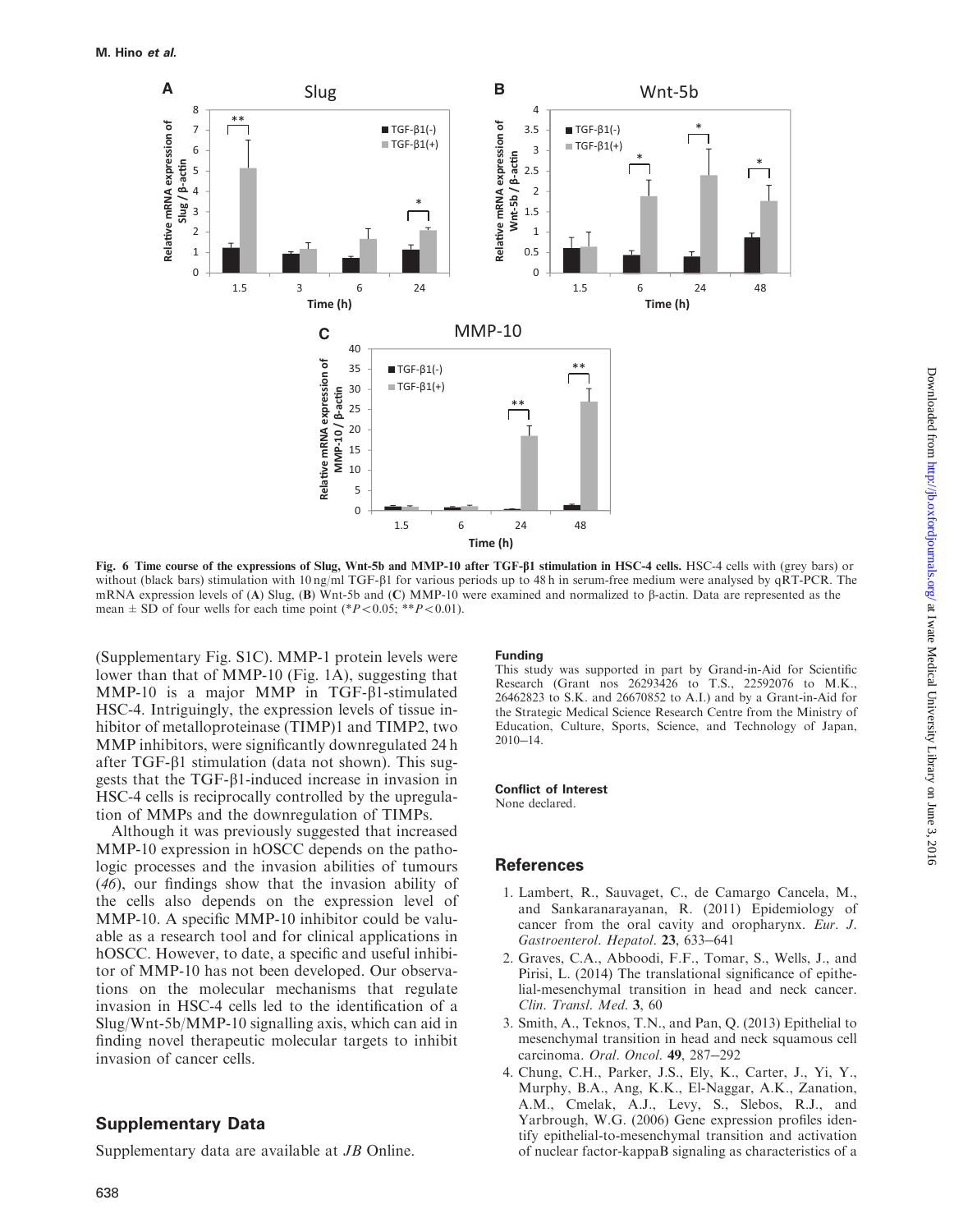<span id="page-8-0"></span>high-risk head and neck squamous cell carcinoma. Cancer Res. 66, 8210-8218

- 5. Waldmeier, L., Meyer-Schaller, N., Diepenbruck, M., and Christofori, G. (2012) Py2T murine breast cancer cells, a versatile model of TGFb-induced EMT in vitro and in vivo. PLoS One 7, e48651
- 6. Micalizzi, D.S., Farabaugh, S.M., and Ford, H.L. (2010) Epithelial-mesenchymal transition in cancer: parallels between normal development and tumor progression. J. Mammary Gland Biol. Neoplasia 15, 117-134
- 7. Jing, Y., Han, Z., Zhang, S., Liu, Y., and Wei, L. (2011) Epithelial-mesenchymal transition in tumor microenvironment. Cell Biosci. 1, 29
- 8. Mu, Y., Gudey, S.K., and Landström, M. (2012) Non-Smad signaling pathways. Cell Tissue Res. 347, 11-20
- 9. Miyazawa, K., Shinozaki, M., Hara, T., Furuya, T., and Miyazono, K. (2002) Two major Smad pathways in TGF-beta superfamily signalling. Genes Cells 7, 1191-1204
- 10. Saitoh, M. (2015) Epithelial-mesenchymal transition is regulated at post-transcriptional levels by transforming growth factor- $\beta$  signaling during tumor progression. Cancer Sci. 106, 481-488
- 11. Saitoh, M. and Miyazawa, K. (2012) Transcriptional and post-transcriptional regulation in TGF-b-mediated epithelial-mesenchymal transition. J. Biochem. 151, 563-571
- 12. Papageorgis, P. (2015) TGF $\beta$  signaling in tumor initiation, epithelial-to-mesenchymal transition, and metastasis. J. Oncol. 2015, 587193-15
- 13. Batlle, E., Sancho, E., Franci, C., Dominguez, D., Monfar, M., Baulida, J., and Garcia De Herreros, A. (2000) The transcription factor Snail is a repressor of E-cadherin gene expression in the epithelial tumour cells. Nat. Cell Biol. 2, 84–89
- 14. Medici, D., Hay, E.D., and Olsen, B.R. (2008) Snail and Slug promote epithelial-mesenchymal transition through beta-catenin-T-cell factor-4-dependent expression of transforming growth factor-beta3. Mol. Biol. Cell 19, 4875-4887
- 15. Zeisberg, M. and Neilson, E.G. (2009) Biomarkers for epithelial-mesenchymal transitions. J. Clin. Invest. 119, 1429-1437
- 16. Peinado, H., Olmeda, D., and Cano, A. (2007) Snail, Zeb and bHLH factors in tumour progression: an alliance against the epithelial phenotype? Nat. Rev. Cancer 7, 415-428
- 17. Ungefroren, H., Sebens, S., Seidl, D., Lehnert, H., and Hass, R. (2011) Interaction of tumor cells with the microenvironment. Cell Commun. Signal 9, 18
- 18. Duffy, M.J., Maguire, T.M., Hill, A., McDermott, E., and O'Higgins, N. (2000) Metalloproteinases: role in breast carcinogenesis, invasion and metastasis. Breast Cancer Res. 2, 252-257
- 19. Chien, M.-H., Lin, C.-W., Cheng, C.-W., Wen, Y.-C., and Yang, S.-F. (2013) Matrix metalloproteinase-2 as a target for head and neck cancer therapy. Expert Opin. Ther. Targets 17, 203-216
- 20. Lamar, J.M., Iyer, V., and DiPersio, C.M. (2008) Integrin alpha3beta1 potentiates TGFbeta-mediated induction of MMP-9 in immortalized keratinocytes. J. Invest. Dermatol. 128, 575-586
- 21. Madlener, M., Mauch, C., Conca, W., Brauchle, M., Parks, W.C., and Werner, S. (1996) Regulation of the expression of stromelysin-2 by growth factors in

keratinocytes: implications for normal and impaired wound healing. Biochem. J. 320, 659-664

- 22. Kim, H.-S., Shang, T., Chen, Z., Pflugfelder, S.C., and Li, D.-Q. (2004) TGF-beta1 stimulates production of gelatinase (MMP-9), collagenases (MMP-1, -13) and stromelysins (MMP-3, -10, -11) by human corneal epithelial cells. Exp. Eye Res. 79, 263-274
- 23. Nakamura, H., Fujii, Y., Ohuchi, E., Yamamoto, E., and Okada, Y. (1998) Activation of the precursor of human stromelysin 2 and its interactions with other matrix metalloproteinases. Eur. J. Biochem. 253, 67-75
- 24. Deraz, E.M., Kudo, Y., Yoshida, M., Obayashi, M., Tsunematsu, T., Tani, H., Siriwardena, S.B.S.M., Kiekhaee, M.R., Qi, G., Iizuka, S., Ogawa, I., Campisi, G., Lo Muzio, L., Abiko, Y., Kikuchi, A., and Takata, T. (2011) MMP-10/stromelysin-2 promotes invasion of head and neck cancer. PLoS One 6, e2543857
- 25. Logan, C.Y. and Nusse, R. (2004) The WNT signaling pathway in development and disease. Annu. Rev. Cell Dev. Biol. 20, 781-810
- 26. Clevers, H. (2006) Wnt/beta-catenin signaling in development and disease. Cell 127, 469-480
- 27. Kim, W., Kim, M., and Jho, E.-H. (2013)  $WNT/\beta$ -catenin signalling: from plasma membrane to nucleus. Biochem. J. 450, 9-21
- 28. Angers, S. and Moon, R.T. (2009) Proximal events in Wnt signal transduction. Nat. Rev. Mol. Cell Biol. 10, 468-477
- 29. Peradziryi, H., Kaplan, N.A., Podleschny, M., Liu, X., Wehner, P., Borchers, A., and Tolwinski, N.S. (2011) PTK7/Otk interacts with WNTS and inhibits canonical Wnt signalling. *EMBO J.* **30**, 3729-3740
- 30. Kikuchi, A., Yamamoto, H., Sato, A., and Matsumoto, S. (2011) WNT5A: its signalling, functions and implication in diseases. Acta Physiol. 204,17-33
- 31. Kim, K., Lu, Z., and Hay, E.D. (2002) Direct evidence for a role of beta-catenin/LEF-1 signaling pathway in induction of EMT. Cell Biol. Int. 26, 463-476
- 32. Chilosi, M., Poletti, V., Zamò, A., Lestani, M., Montagna, L., Piccoli, P., Pedron, S., Bertaso, M., Scarpa, A., Murer, B., Cancellieri, A., Maestro, R., Semenzato, G., and Dogurioni, C. (2003) Aberrant Wnt/beta-catenin pathway activation in idiopathic pulmonary fibrosis. Am. J. Pathol. 162, 1495-1502
- 33. Chaw, S.Y., Abdul Majeed, A., Dalley, A.J., Chan, A., Stein, S., and Farah, C.S. (2012) Epithelial to mesenchymal transition (EMT) biomarkers-E-cadherin, betacatenin, APC and vimentin-in oral squamous cell carcinogenesis and transformation. Oral Oncol. 48, 997-1006
- 34. Nelson, W.J. and Nusse, R. (2004) Convergence of Wnt, beta-catenin, and cadherin pathways. Science 303, 1483-1487
- 35. Uraguchi, M., Morikawa, M., Shirakawa, M., Sanada, K., and Imai, K. (2004) Activation of WNT family expression and signaling in squamous cell carcinomas of the oral cavity. *J. Dent. Res.* **83**, 327–332
- 36. Kumawat, K., Menzen, M.H., Bos, I. S.T., Baarsma, H.A., Borger, P., Roth, M., Tamm, M., Halayko, A.J., Simoons, M., Prins, A., Postma, D.S., Schmidt, M., and Gosens, R. (2013) Noncanonical WNT-5A signaling regulates TGF-b-induced extracellular matrix production by airway smooth muscle cells. FASEB J. 27, 1631-1643